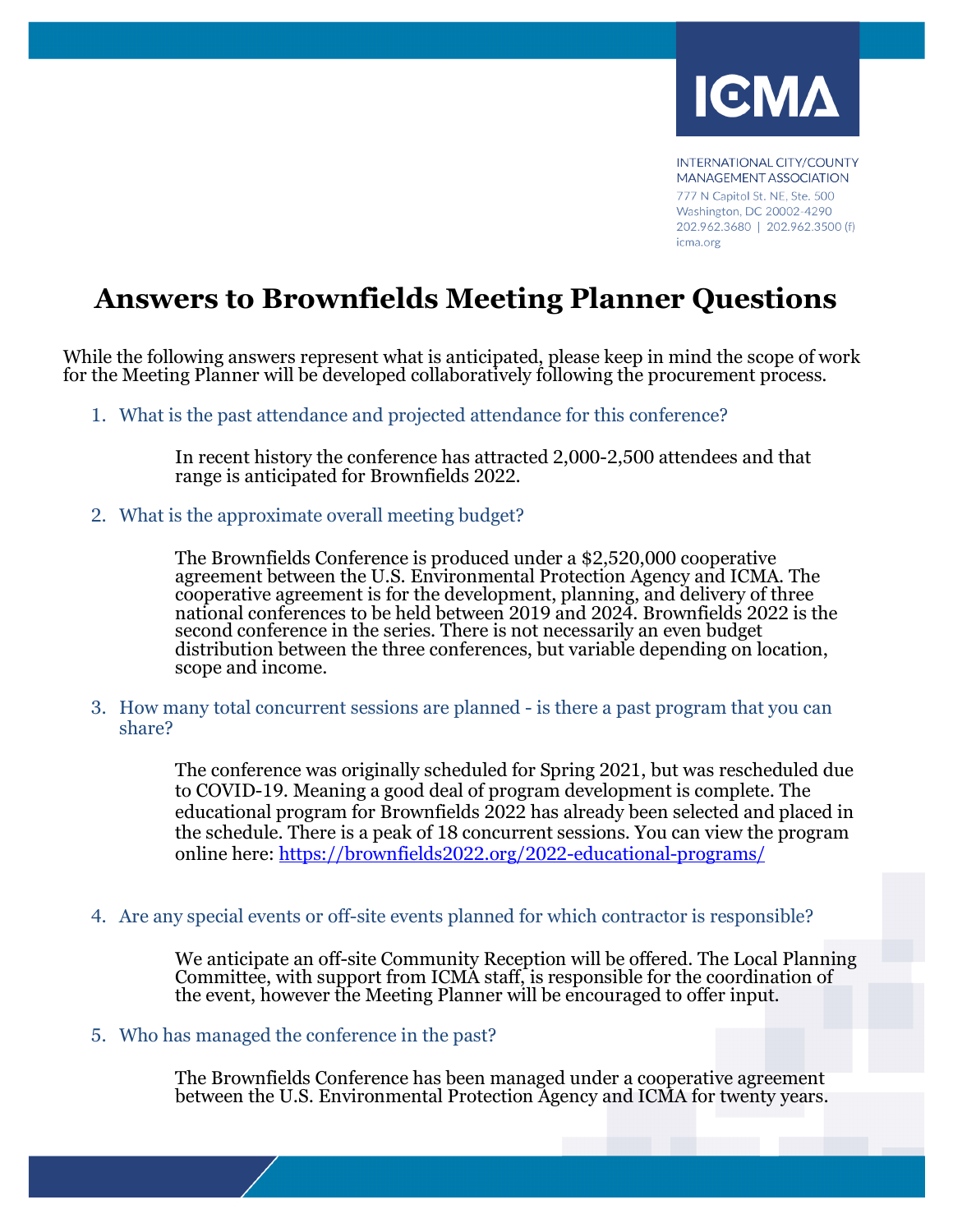6. If this meeting has been held in the past, what were the locations in the last 3 years?

The conference has typically been held every two years, and the last 3 locations were as follows:

- 2019, Los Angeles
- 2017, Pittsburgh
- 2015, Chicago
- 7. How do we obtain the ICMA Vendor Form?

The ICMA Vendor Form is available online here: [https://icma.org/requests-for-](https://icma.org/requests-for-proposals)<br>[proposals](https://icma.org/requests-for-proposals)

8. Does this position need to order furnishings for and design office set-ups?

The Meeting Planner will be expected to finalize all the details related to conference offices.

9. Who will evaluate and implement protocols for COVID-19, if necessary, as recommended by the CDC?

> If COVID-19 protocols are necessary, the Meeting Planner will be expected to advise on current industry best practices, and make recommendations for the meeting.

10.Will this position participate in advance or on-site management of any aspects inside the exhibit hall? Including Brownfields Block

> The Meeting Planner will be encouraged to provide input, but will not be responsible for the management of the exhibit hall.

11.Who will be involved in registration area design and implementation of the furnishings for the registration area?

> The Meeting Planner will be involved in the design and implementation of the registration area.

12.Will this position create and distribute a registration grid depicting weeks out actuals comparing 2019 to 2022 pick up?

While this activity is preferred, it is not required.

13.Is this position responsible for working with the Local Planning Team on the Community Reception and attending the event?

Please see Question 4.

14.Please clarify how many days each of the (2) trips would entail.